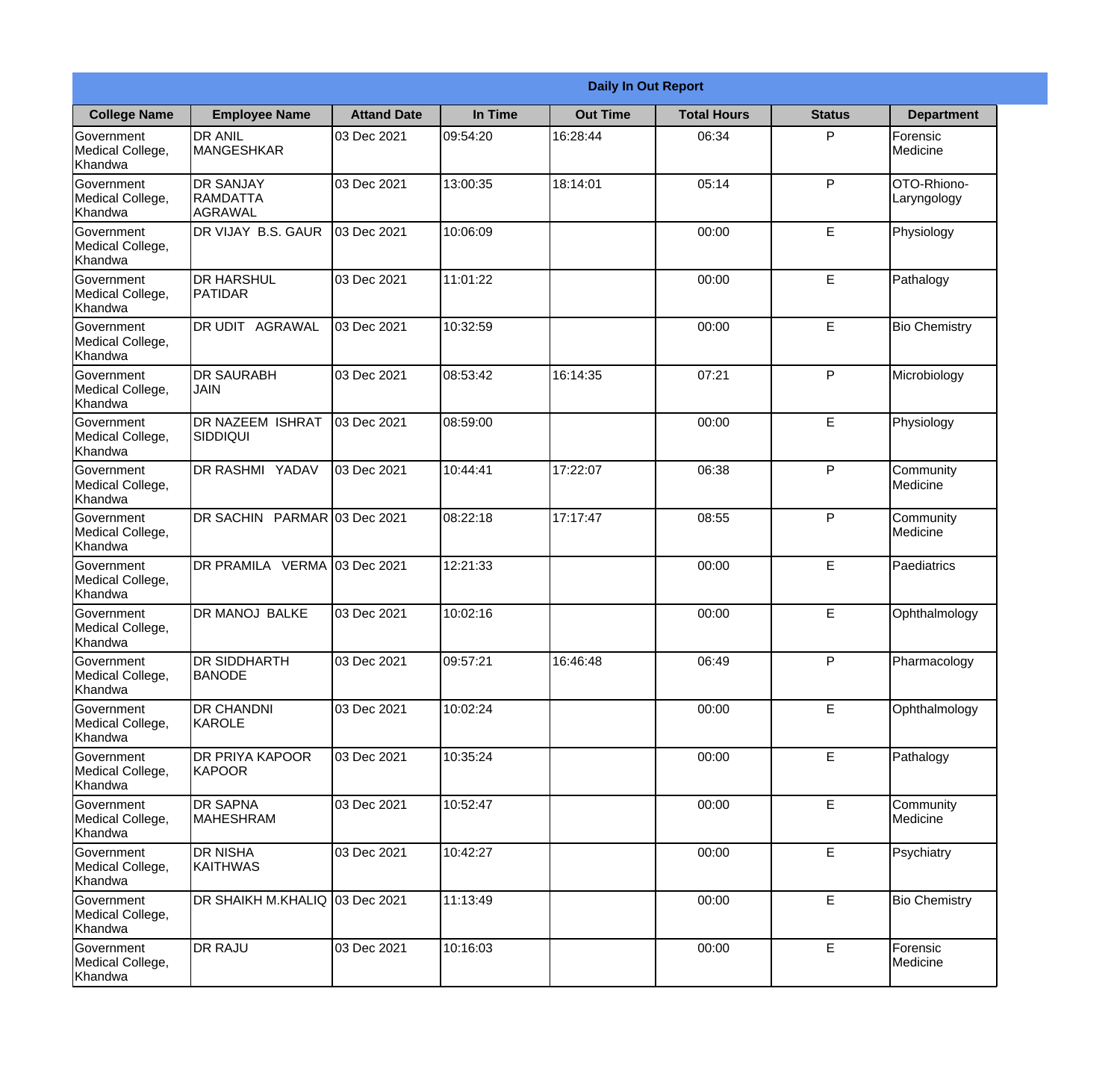| <b>Designation</b>                  | <b>Category</b>     |
|-------------------------------------|---------------------|
| Assistant Professor   Para Clinical |                     |
| Professor                           | Clinical            |
| Associate Professor Non Clinical    |                     |
| Assistant Professor   Para Clinical |                     |
| Associate Professor Non Clinical    |                     |
| Associate Professor   Para Clinical |                     |
| Professor                           | <b>Non Clinical</b> |
| Assistant Professor   Para Clinical |                     |
| Assistant Professor   Para Clinical |                     |
| Professor                           | Clinical            |
| <b>Assistant Professor</b>          | Clinical            |
| Associate Professor   Para Clinical |                     |
| Assistant Professor Clinical        |                     |
| Demonstrator/Tutor   Para Clinical  |                     |
| Associate Professor Para Clinical   |                     |
| <b>Assistant Professor</b>          | Clinical            |
| Professor                           | <b>Non Clinical</b> |
| Demonstrator/Tutor   Para Clinical  |                     |

## **Daily In Out Report**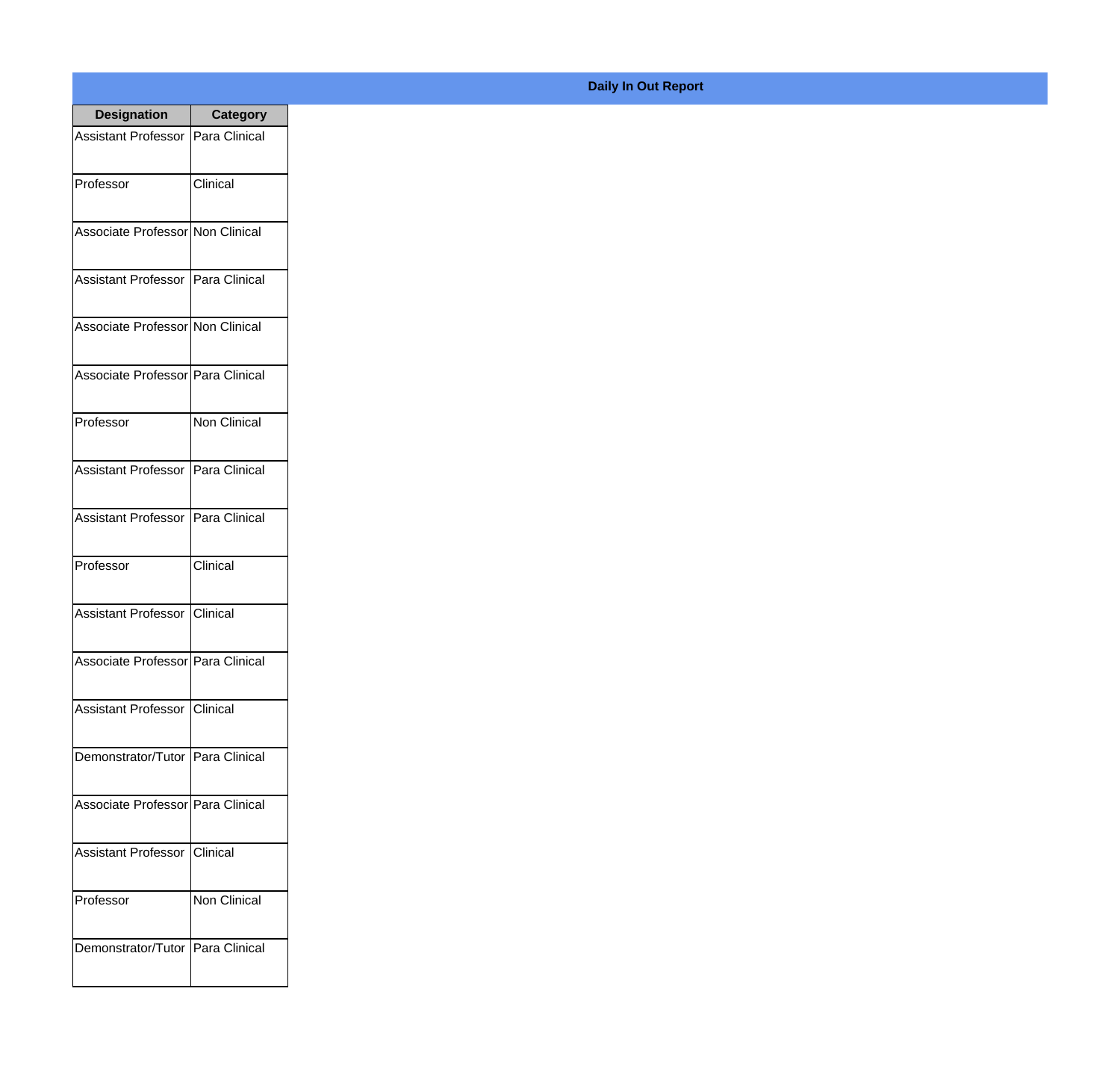|                                                    |                                                         |             |          | <b>Daily In Out Report</b> |       |   |                        |
|----------------------------------------------------|---------------------------------------------------------|-------------|----------|----------------------------|-------|---|------------------------|
| <b>Government</b><br>Medical College,<br> Khandwa  | <b>IDR ARUN KUMAR</b><br><b>PARGI</b>                   | 03 Dec 2021 | 11:34:37 |                            | 00:00 | E | <b>General Surgery</b> |
| <b>Government</b><br>Medical College,<br> Khandwa  | <b>IDR NITESHKUMAR</b><br><b>KISHORILAL</b><br>IRATHORE | 03 Dec 2021 | 10:24:04 |                            | 00:00 | Е | Pharmacology           |
| <b>IGovernment</b><br>Medical College,<br> Khandwa | IDR PRIYESH<br><b>IMARSKOLE</b>                         | 03 Dec 2021 | 18:22:33 |                            | 00:00 | E | Community<br>Medicine  |
| Government<br>Medical College,<br>Khandwa          | <b>IDR MUKTESHWARI</b><br>IGUPTA                        | 03 Dec 2021 | 11:24:02 |                            | 00:00 | E | Pharmacology           |
| <b>Government</b><br>Medical College,<br>Khandwa   | DR YASHPAL RAY                                          | 03 Dec 2021 | 14:36:12 |                            | 00:00 | E | Anatomy                |
| Government<br>Medical College,<br>Khandwa          | <b>WAGHMARE</b><br><b>IRENU</b>                         | 03 Dec 2021 | 15:00:06 | 18:26:52                   | 03:26 | P | Community<br>Medicine  |